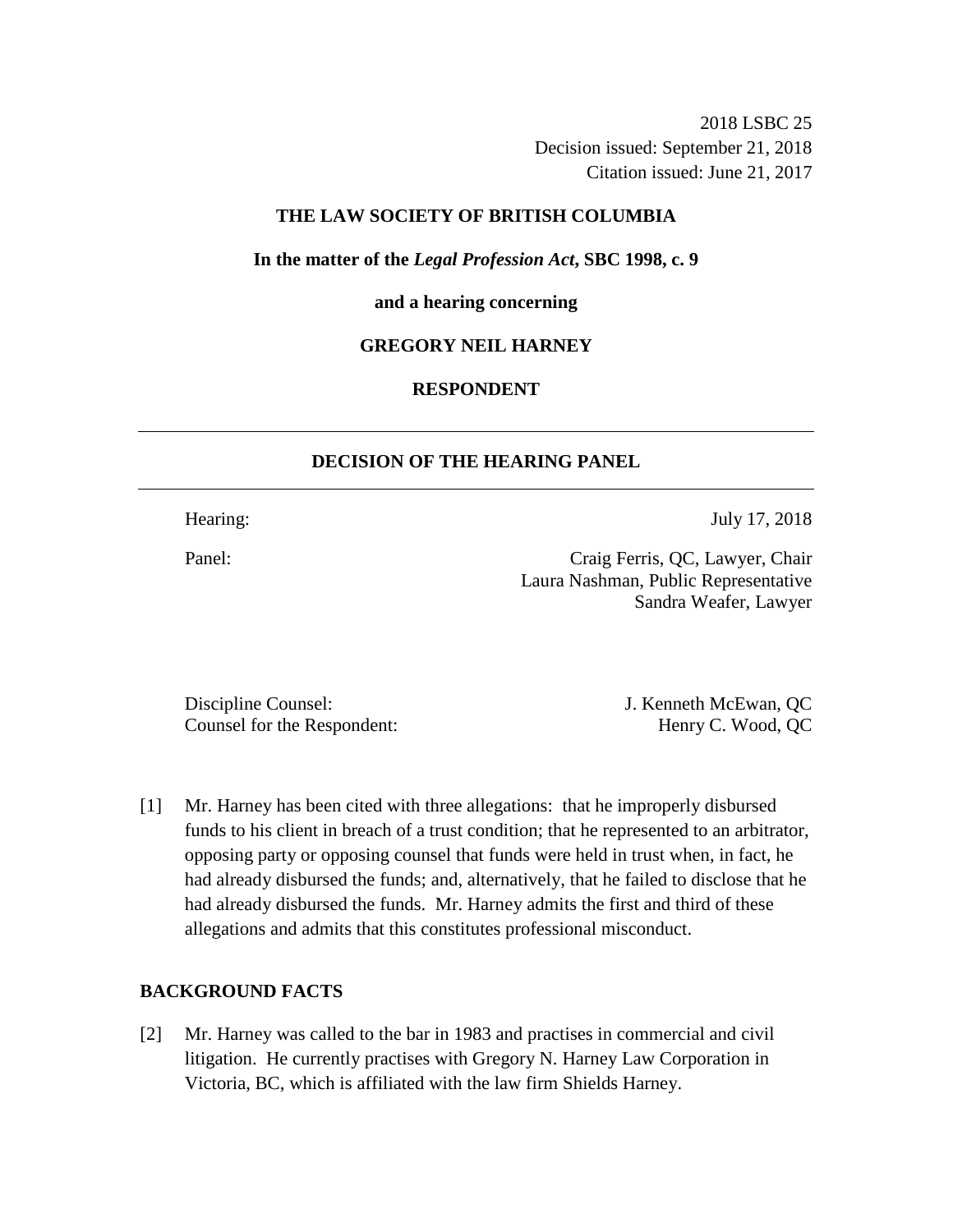- [3] Mr. Harney was representing CS, a stockbroker, who was involved in an employment dispute with W Inc., her former employer. Prior to Mr. Harney representing CS, she had entered into a settlement agreement with W Inc. The settlement agreement provided that the sum of \$1,000,000 was to be paid to CS by W Inc. in three equal instalments – one instalment on closing (June 2009), one on December 31, 2009 and one on June 30, 2010.
- [4] There was provision in the settlement agreement that, if there were claims against W Inc. arising out of the employment of CS, then the instalments would be made to counsel for CS, to be held in trust until such time as the claims were resolved. The first instalment was paid to CS directly without issue. The second instalment, pursuant to the settlement agreement, was paid to the offices of CS's then counsel, McCarthy Tétreault, in trust. In 2010, CS terminated her retainer with McCarthy Tétreault and retained Mr. Harney in relation to all matters related to her employment with W Inc.
- [5] The June 2010 instalment, pursuant to the settlement agreement, was paid to Mr. Harney subject to the trust condition that the funds "not be disbursed in whole or in part to anyone, including [CS], until all of the claims and defence costs have been adjudicated, settled or dealt with." Mr. Harney confirmed that he understood these terms, and on June 20, 2010 the sum of \$333,333.33 was paid to the trust account of Shields Harney.
- [6] As CS and W Inc. were not able to agree on whether and to what extent the funds could be paid out, the matter went to arbitration. Mr. Harney represented CS in the arbitration. In September 2010 the arbitrator issued a written decision confirming that the claims relied on by W Inc. were, in fact, "claims" under the agreement. The arbitration continued on November 12, 2010 to determine what amount could be withheld from CS by W Inc. pursuant to their earlier Settlement Agreement.
- [7] The matter did not conclude that day. On the morning of November 13, 2010 the parties elected to try and negotiate a resolution with the assistance of the arbitrator. The parties ultimately agreed on a resolution. The parties met together with the arbitrator to confirm their understanding of the settlement. Mr. Harney did not take notes of the settlement on the basis that the arbitrator had been asked to do so.
- [8] The agreement was that the funds held back from the settlement between CS and W Inc. were to be transferred to an unregistered brokerage account in the name of CS at a firm acceptable to both parties. The specifics of the implementation of the settlement became a matter of dispute later on.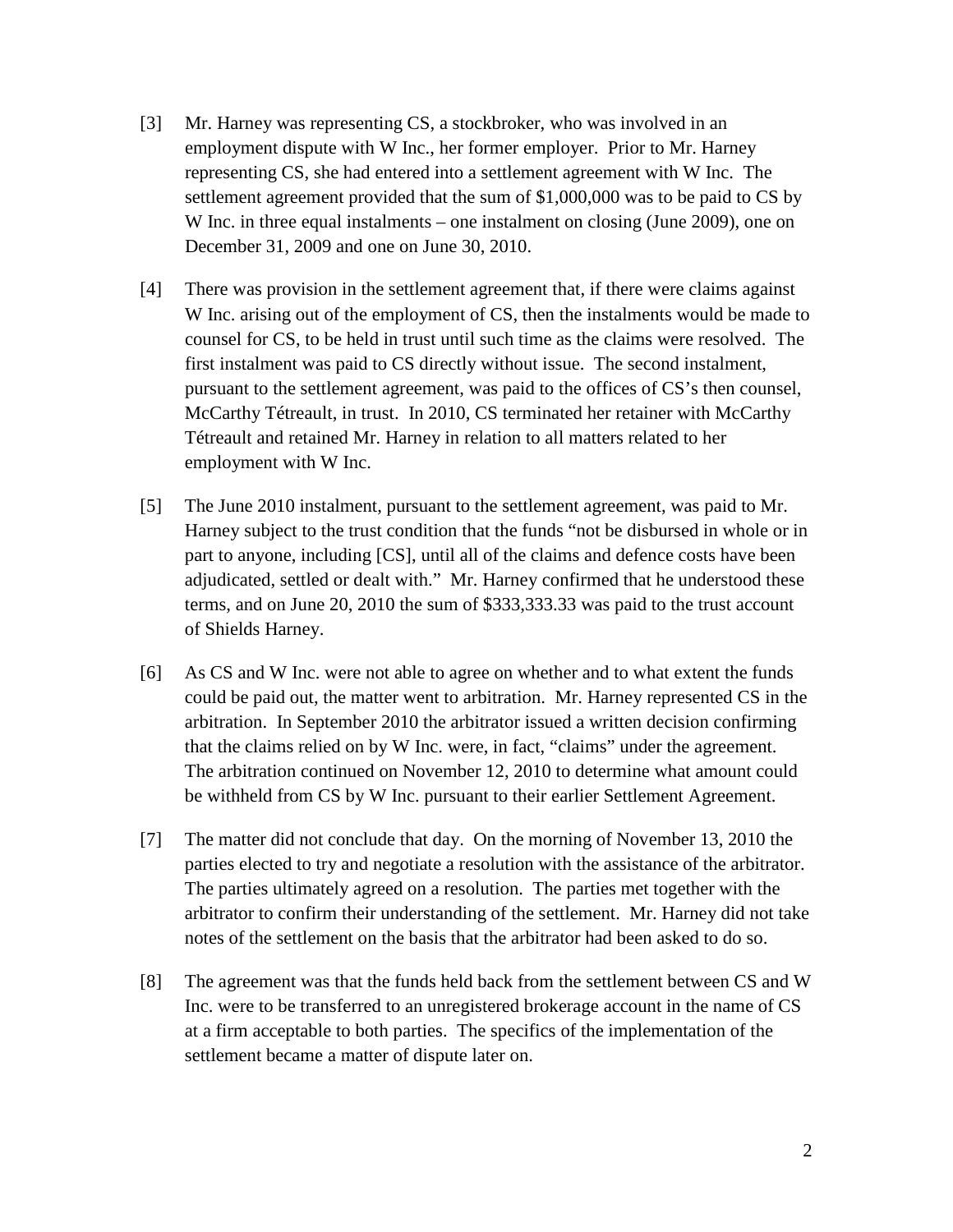- [9] On November 13, 2010, after the agreement was reached but before any paperwork had been finalized, or even drafted, Mr. Harney sent CS an email indicating that "I will have the cheque ready Monday at 10:00 … I am happy to have worked with you to solve the problem of the return of the money."
- [10] On November 15, 2010, Mr. Harney sent CS two cheques payable to CS personally equalling the amount held in trust by Mr. Harney. No transmittal letter was sent with the cheques.
- [11] On November 16, 2010 counsel for W Inc. sent Mr. Harney an email outlining the terms of the agreement as he saw them. Mr. Harney responded that the email "was close, but not quite the agreement." Mr. Harney responded that "I agree that the arbitration will be adjourned and the holdback monies moved to a non-registered cash brokerage account acceptable to both parties acting reasonably." He further set out his disagreement with specific terms as to whether there would be security on the brokerage account, whether CS would be entitled to remove funds in excess of the holdback monies from the brokerage account, and whether monthly statements for the brokerage account had to be provided and to whom. Mr. Harney did agree however that, "apart from the pledge and security issues, you have captured the agreement." Mr. Harney did not disclose to counsel for W Inc. that he had already disbursed the monies to CS personally by this point.
- [12] On November 28, 2010, after following up with counsel for W Inc. seeking confirmation concerning the exact terms of the settlement, Mr. Harney wrote to CS saying, in part, "I need to know the particulars of which account you have invested the funds, when you have a chance." CS subsequently confirmed that she had deposited the funds through an account at the brokerage firm where she then worked.
- [13] By December 3, 2010, as there had been no confirmation as to the exact terms of the settlement, Mr. Harney wrote to the arbitrator and counsel for W Inc. with a draft arbitral award. The draft award prepared by Mr. Harney stated, in part:
	- 2. The holdback monies in the trust accounts of Shields Harney and McCarthy Tetrault (the "Holdback Funds") will be moved by arbitral order from each trust account to an unregistered cash brokerage account (the "Brokerage |Account") in the name of [CS] at a firm acceptable to both parties acting reasonably.
- [14] Further correspondence took place between Mr. Harney and counsel for W Inc. over the details of the settlement, including the extent and form of security. As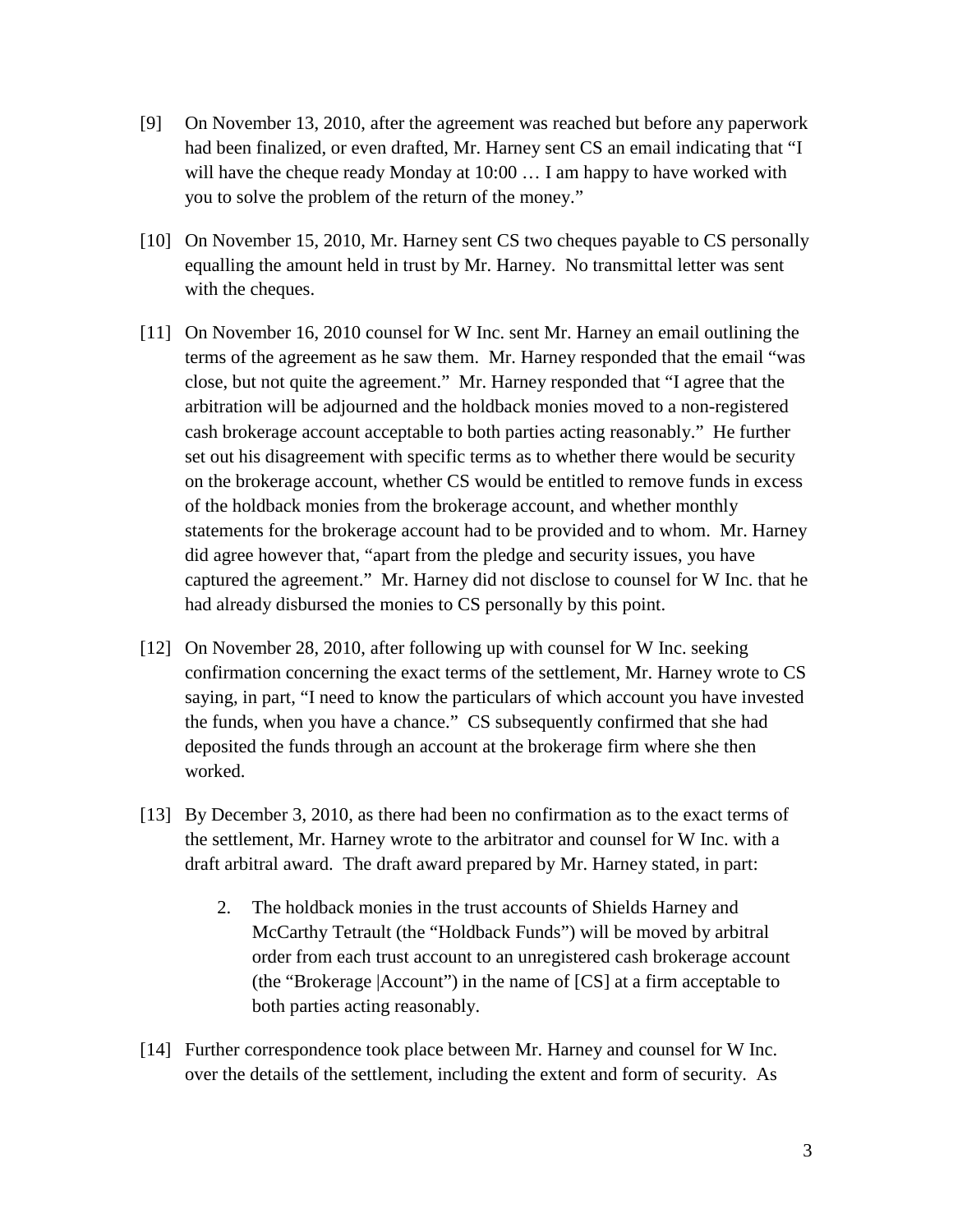they could not agree, the matter went back to the arbitrator who, on January 18, 2011, resolved those issues contrary to Mr. Harney's position.

- [15] Between January and June 2011 counsel for W Inc. and Mr. Harney exchanged email correspondence, including draft orders to move the holdback monies out of trust and into the brokerage account.
- [16] At no time between November 2010 and June 2011 in the course of providing draft settlement documents, in the course of having the arbitrator resolve outstanding issues, or in the course of drafting orders to implement the settlement, did Mr. Harney tell either the arbitrator or counsel for W Inc. that he no longer held the funds in his trust account.
- [17] It was not until October 2012 when the successor company of W Inc. approached Mr. Harney asking for a current statement of account for the trust monies that Mr. Harney admitted that the monies had not been in his trust account since November 15, 2010.

### **DETERMINATION**

- [18] Mr. Harney has admitted that his conduct in disbursing the monies to his client contrary to the trust condition on those monies constitutes professional misconduct. He further admits that he failed to disclose to the arbitrator or to counsel for W Inc. that he had already disbursed the funds when he knew that that information was material, and that this constitutes professional misconduct.
- [19] As Mr. Harney set out in his written statement to the Hearing Panel, "I admit to professional misconduct in releasing the funds and not being appropriately forthright about that with opposing counsel and the arbitrator."
- [20] The Panel finds that this conduct does amount to professional misconduct. Mr. Harney was on an undertaking not to release the funds until all matters between his client and her former employer had been settled or dealt with. While he may have regarded the results of the arbitration as "settling" all matters between CS and W Inc., clearly this was not the case. Despite months of "to and fro", as Mr. Harney calls it, no formal agreement was reached concerning the specific terms by which the monies could be released to CS. And, despite months of negotiation and a separate application to the arbitrator, at no time before October 2012 did Mr. Harney admit that the monies were no longer in his trust account. Further, Mr. Harney drafted documents and provided them to counsel for W Inc. implying that the monies were still in his account.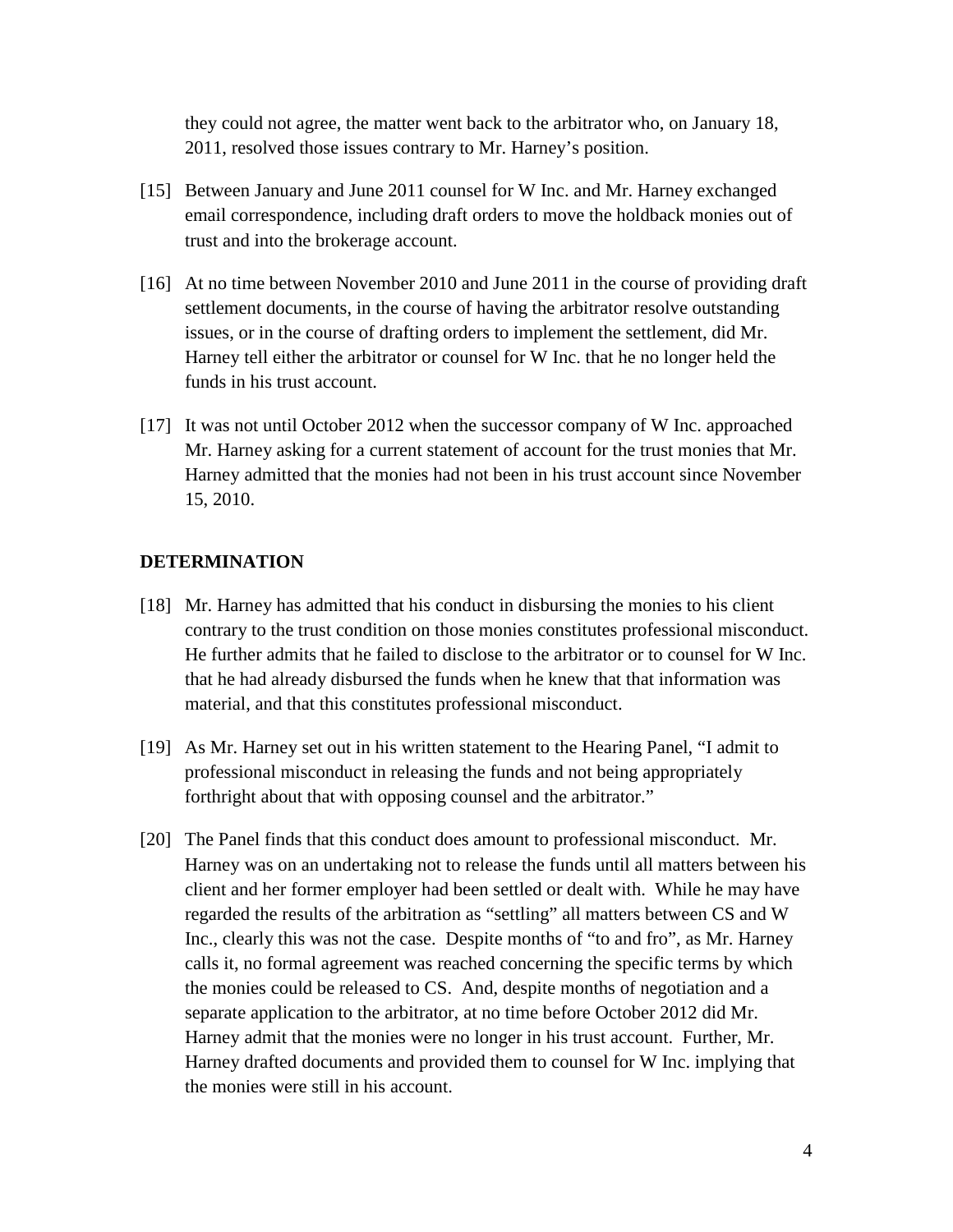[21] This is not a case where there are losses associated with the failure to abide by the trust condition. CS invested the monies in a brokerage account and no loss was suffered because of the breach of undertaking. Mr. Harney did not receive a benefit from taking the monies out of trust. However, the fact that no loss was suffered and that Mr. Harney did not personally benefit from his conduct does not change the fact, nor Mr. Harney's admission, that his actions constitute professional misconduct.

# **DISCIPLINE ACTION**

[22] Mr. Harney and the Law Society have proposed a 30-day suspension. The Panel has reviewed the relevant jurisprudence and has determined that a 30-day suspension is warranted. In so determining, we have taken into account the relevant factors: the nature and gravity and consequences of the conduct; the character and professional conduct record of the Respondent; the acknowledgement of misconduct; and public confidence in the legal profession. (*Law Society of BC v. Dent*, 2016 LSBC 05)

#### **Nature, gravity and consequences**

[23] In this case, there are two elements to the misconduct, each of which is serious in its own right. First, there is the disbursement of the monies to Mr. Harney's client in breach of the trust condition. Second, there is the failure to apprise W Inc.'s counsel and the arbitrator that the monies were no longer in trust. Each element impacts negatively on the ability of opposing counsel (or the arbitrator) to rely on the word of counsel. This impacts not only on the practice of the profession but also on the integrity of the profession as a whole. As the panel held in *Law Society of BC v. Nejat*, 2014 LSBC 51 at para. 37:

> … A legal system in which the courts and other actors cannot trust a lawyer to be accurate in his or her representations cannot hope to achieve justice or maintain the respect of the public.

#### **Character and professional conduct record**

[24] The Respondent has a lengthy practice history and by all accounts a very good reputation within the bar. He has volunteered with CBA, for CLE and with the Inns of Court. He has two unrelated conduct reviews much earlier in his career. On the one hand, it is a mitigating factor that he has no related professional conduct record. On the other hand, as an experienced commercial litigator, he should have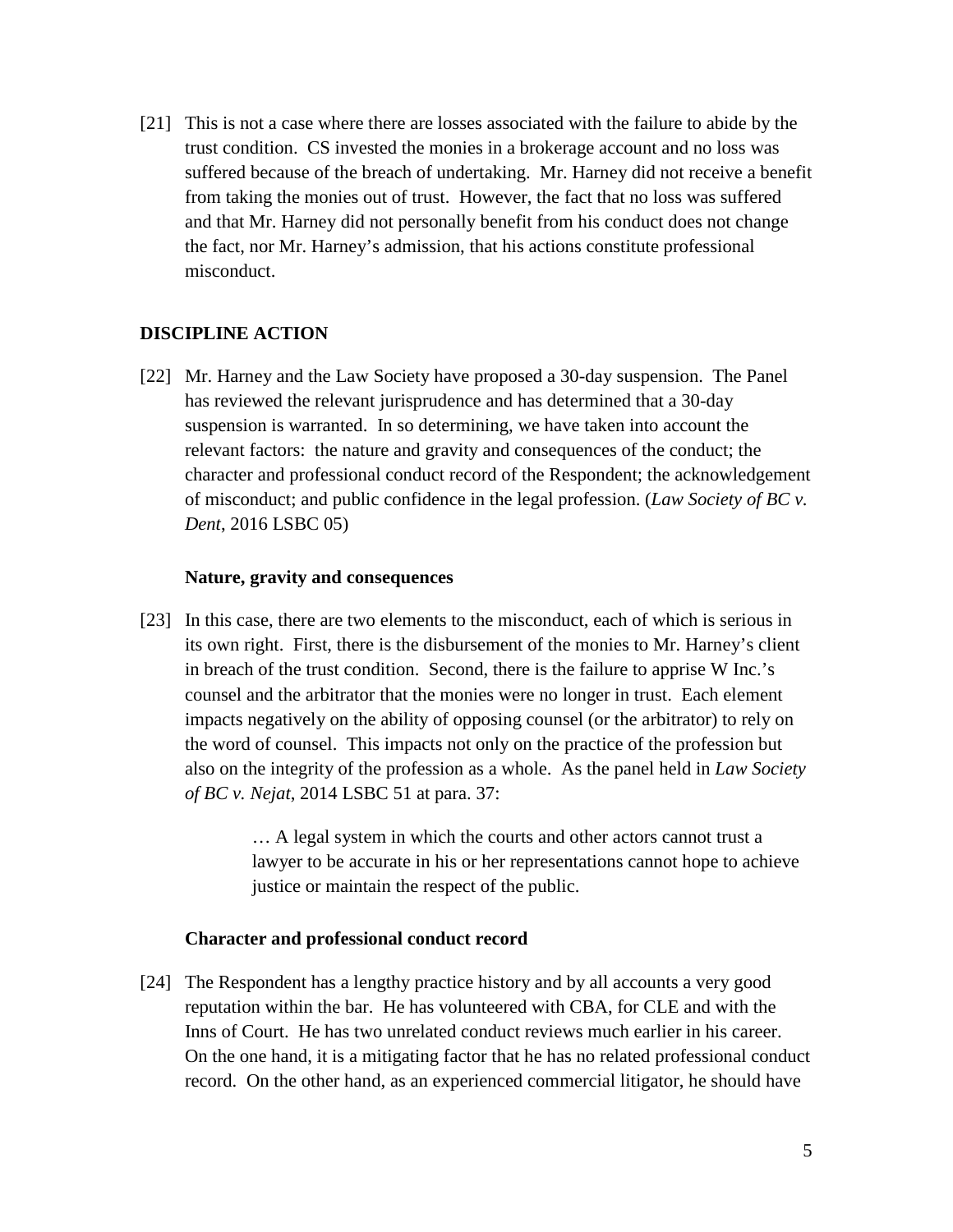understood the significance of the trust condition put on him and of the significance of his duty of candour.

[25] The Respondent has admitted the professional misconduct and consented to the proposed disciplinary action. Before the Hearing Panel, Mr. Harney raised the fact that, in June 2011, he drafted a letter disclosing that the funds were no longer in trust and had been disbursed. He was not able to obtain his client's instructions to forward this letter to the arbitrator or counsel for W Inc. Counsel for Mr. Harney indicated that this letter is a mitigating factor as it shows that Mr. Harney knew that disclosure should occur. The Panel accepts that this is one view of that letter (which was not entered into evidence). However, equally it shows that Mr. Harney was aware of the significance of the non-disclosure and yet did nothing from June 2011 to October 2012 to admit to or attempt to rectify his mistake. In the circumstances, we do not see the June letter as either mitigating or aggravating the appropriate penalty in this case.

## **Public confidence in the profession**

- [26] It is imperative that the public have confidence in the profession and in the integrity of those in the profession. It is imperative as well that other lawyers, arbitrators and the courts can trust both the undertakings and the representations of members of the bar. Finally, it is also equally important, if not more so, that the public has confidence in the ability of the profession to govern, and where appropriate, discipline its members. As the hearing panel stated in *Law Society of BC v. Heringa*, 2003 LSBC 10 (cited with approval 2004 BCCA 97):
	- [37] Undertakings are not a matter of convenience to be fulfilled when the time or circumstances suit the person providing the undertaking; on the contrary, undertakings are the most solemn of promises provided by one lawyer to another and must be accorded the most urgent and diligent attention possible in all of the circumstances.
	- [38] The trust and confidence vested in lawyer's undertakings will be eroded in circumstances where a cavalier approach to the fulfillment of undertaking obligations is permitted to endure. Reliance on undertakings is fundamental to the practice of law and it follows that serious and diligent efforts to meet all undertakings will be an essential ingredient in maintaining the public credibility and trust in lawyers.